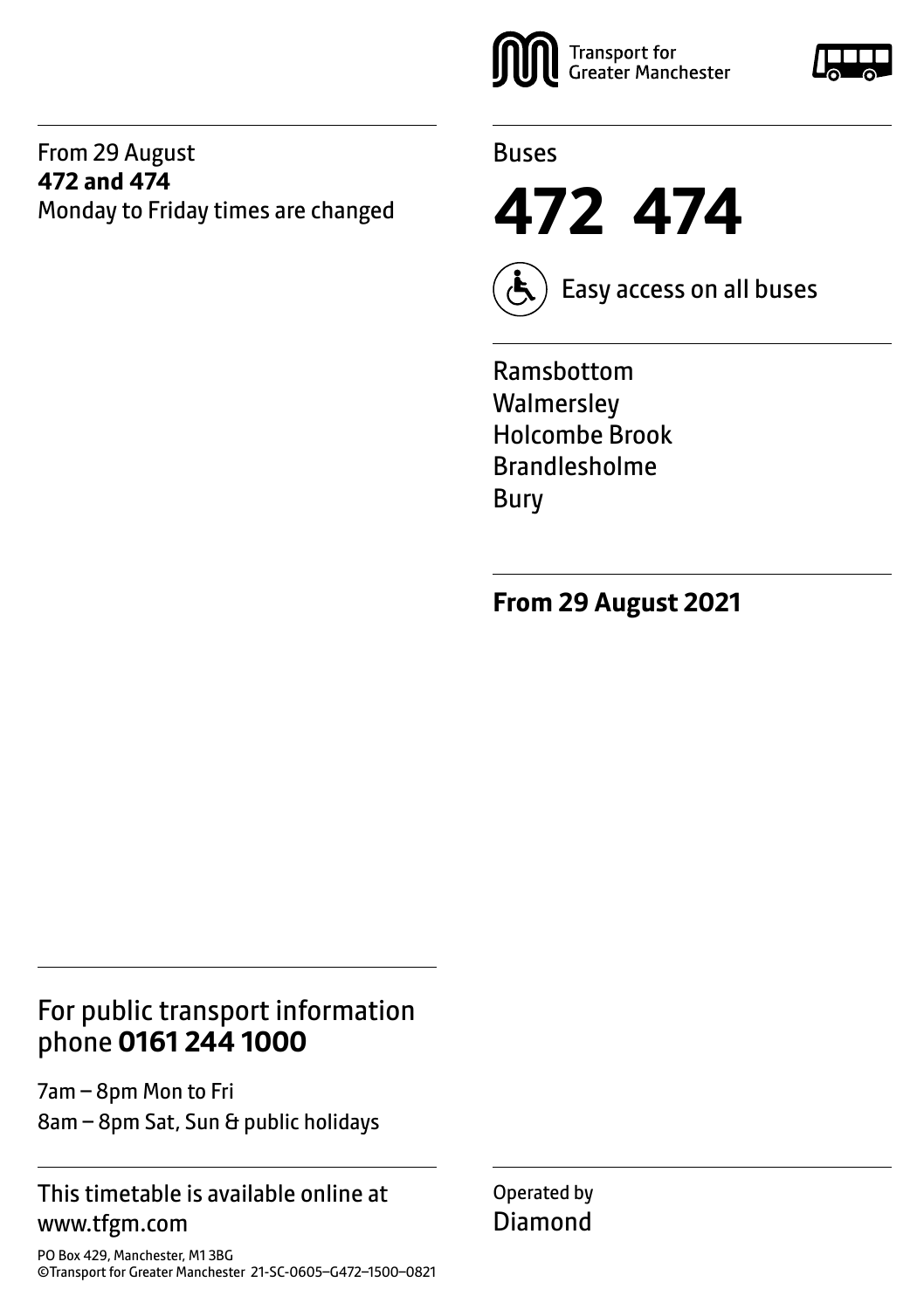## Additional information

## Alternative format

To ask for leaflets to be sent to you, or to request large print, Braille or recorded information phone 0161 244 1000 or visit www.tfgm.com

#### Easy access on buses



 Journeys run with low floor buses have no steps at the entrance, making getting on and off easier. Where shown, low floor buses have a ramp for access and a dedicated space for wheelchairs and pushchairs inside the bus. The bus operator will always try to provide easy access services where these services are scheduled to run.

## Using this timetable

Timetables show the direction of travel, bus numbers and the days of the week. Main stops on the route are listed on the left. Where no time is shown against a particular stop, the bus does not stop there on that journey. Check any letters which are shown in the timetable against the key at the bottom of the page.

## Where to find information about service changes

www.tfgm.com Bus station posters Leaflets from outlets.

## Tickets and information

Bus companies offer a range of tickets for use on their own buses. For travel on any service in the County, use System One tickets, including DaySaver. Travelshops provide tickets, information and journey planning advice on buses, trains and trams for work and pleasure.

## Using the 24 hour clock

Times are shown in four figures. The first two are the hour and the last two are the minutes.

0753 is 53 minutes past 7am 1953 is 53 minutes past 7pm



## Operator details

**Diamond** Weston Street Bolton BL3 2AW Telephone 01204 937535 Email commentsdiamondbusnorthwest@rotala.co.uk www.diamondbuses.com

#### **Travelshops**

**Bury Interchange** Mon to Fri 7am to 5.30pm Saturday 8am to 5.30pm Sunday\* Closed \*Including public holidays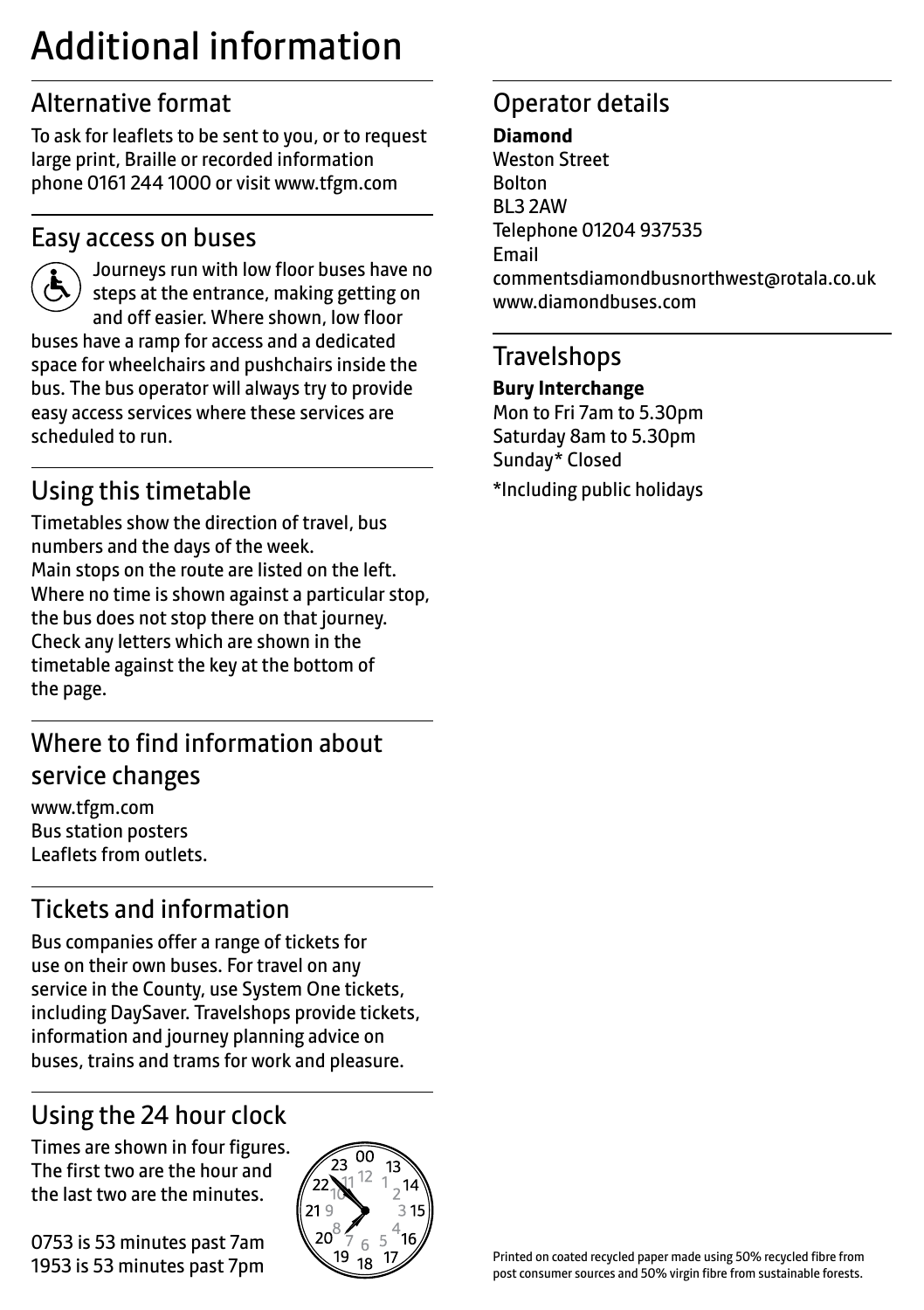# **472 474**

Bus route Tram line

472 Terminus

Key

 $\sim$  $\sim$ EZ



Transport for Greater Manchester uses reasonable endeavours to check the accuracy of information published and to publish changes to information in a timely manner. In no event will Transport for Greater Manchester be liable for any loss that may arise from this information being inaccurate.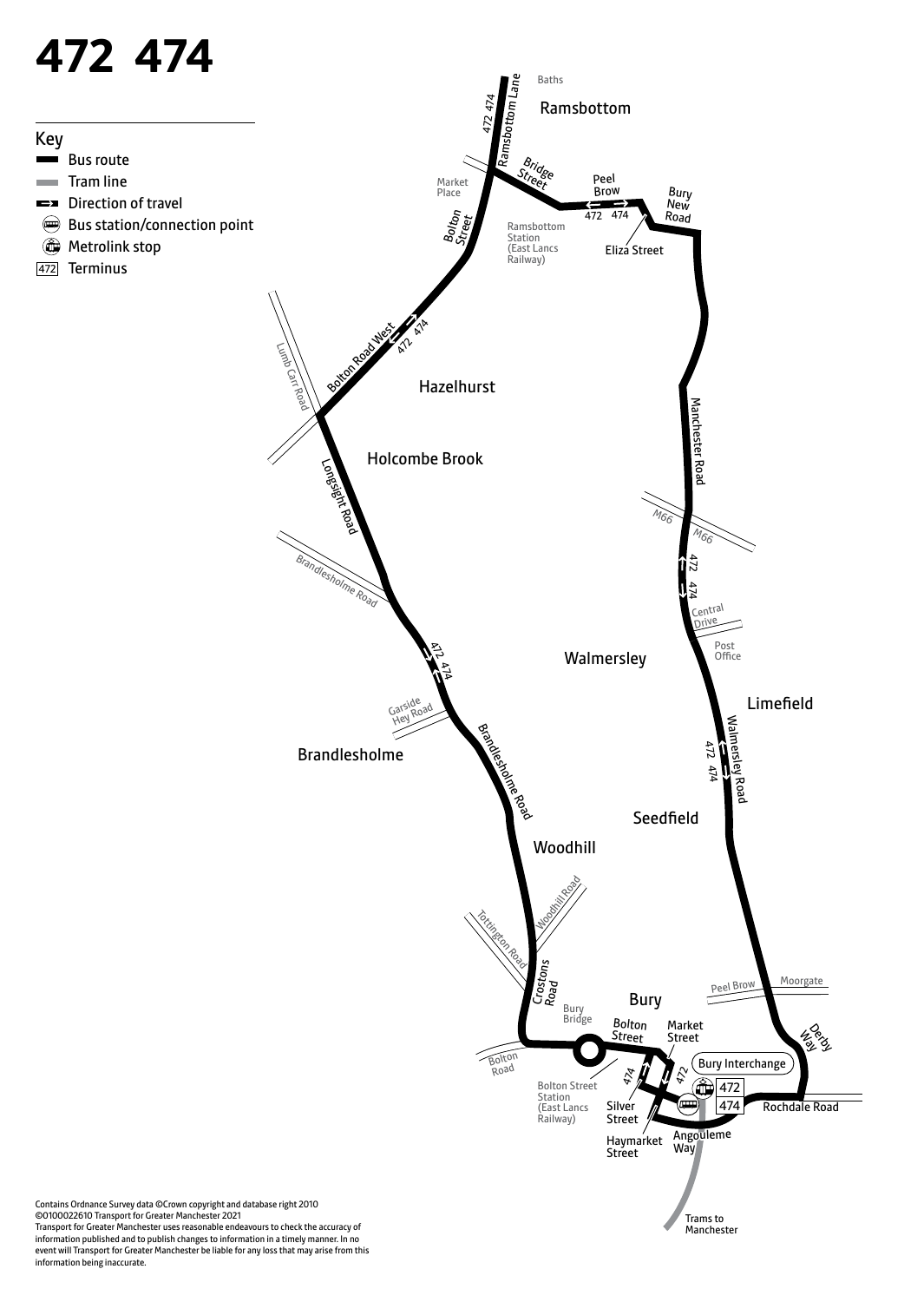| Bury, Interchange                                                                      |      | 0500 0545 0615 0635 0655 0715 0735 |      |      |      |      |       |       | 0755 0820 0840 0905 and                                                |  |       | 1445 | 1505 | 1525 | 1550 | 1610 | 1630      | 1655 |
|----------------------------------------------------------------------------------------|------|------------------------------------|------|------|------|------|-------|-------|------------------------------------------------------------------------|--|-------|------|------|------|------|------|-----------|------|
| Walmersley, Palatine Drive                                                             |      |                                    |      |      |      |      |       |       | 0509 0554 0624 0644 0704 0726 0746 0806 0831 0851 0916 every 1456 1519 |  |       |      |      | 1539 | 1604 | 1624 | 1644 1709 |      |
| Ramsbottom, Market Place                                                               | 0518 |                                    |      |      |      |      |       |       | 0603 0633 0653 0716 0740 0800 0820 0845 0905 0928 20                   |  |       | 1508 | 1533 | 1553 | 1618 | 1638 | 1658      | 1723 |
| Holcombe Brook. Hare and Hounds 0524 0609 0639 0659 0723 0749 0809 0829 0854 0914 0935 |      |                                    |      |      |      |      |       |       |                                                                        |  | mins  | 1515 | 1540 | 1600 | 1625 | 1645 | 1705      | 1730 |
| Bury, Interchange                                                                      | 0537 |                                    |      |      |      |      |       |       | 0622 0652 0712 0740 0805 0825 0845 0910 0930 0950                      |  | until | 1530 | 1555 | 1615 | 1640 | 1700 | 1720      | 1745 |
|                                                                                        |      |                                    |      |      |      |      |       |       |                                                                        |  |       |      |      |      |      |      |           |      |
| Bury, Interchange                                                                      | 1715 | 1740                               | 1800 | 1820 | 1855 | 1940 | and   | 2340  |                                                                        |  |       |      |      |      |      |      |           |      |
| Walmersley, Palatine Drive                                                             | 1729 | 1751                               | 1811 | 1831 | 1904 | 1949 | everv | -2349 |                                                                        |  |       |      |      |      |      |      |           |      |
| Ramsbottom, Market Place                                                               | 1743 | 1803                               | 1823 | 1842 | 1913 | 1958 | hour  | 2358  |                                                                        |  |       |      |      |      |      |      |           |      |
| Holcombe Brook, Hare and Hounds 1750                                                   |      | 1810                               | 1830 | 1848 | 1919 | 2004 | until | 0004  |                                                                        |  |       |      |      |      |      |      |           |      |
| Bury, Interchange                                                                      | 1805 | 1825                               | 1845 | 1901 | 1932 | 2016 |       | 0016  |                                                                        |  |       |      |      |      |      |      |           |      |

### **Saturdays**

Mondays to Fridays

| Bury, Interchange                                                                                      |  |  |  |  |  | 0630 0715 0745 0815 0845 0905 and 1725 1745 1815 1845 1940 and 2340     |  |      |
|--------------------------------------------------------------------------------------------------------|--|--|--|--|--|-------------------------------------------------------------------------|--|------|
| Walmersley, Palatine Drive                                                                             |  |  |  |  |  | 0639 0724 0754 0824 0854 0916 every 1736 1756 1824 1854 1949 every 2349 |  |      |
| Ramsbottom, Market Place                                                                               |  |  |  |  |  | 0648 0733 0803 0833 0904 0928 20 1748 1807 1833 1903 1958 hour 2358     |  |      |
| Holcombe Brook, Hare and Hounds 0654 0739 0809 0839 0911 0935 mins 1755 1813 1839 1909 2004 until 0004 |  |  |  |  |  |                                                                         |  |      |
| Bury, Interchange                                                                                      |  |  |  |  |  | 0707 0752 0822 0852 0926 0950 until 1810 1826 1851 1921 2016            |  | 0016 |

#### Sundays and public holidays (except Christmas and New Year period)

| Bury, Interchange                                                                                           |  |  |  |  | 0800 0900 0930 1000 1030 1100 and 1700 1730 1800 1830 1900 1940 and 2340     |  |  |      |
|-------------------------------------------------------------------------------------------------------------|--|--|--|--|------------------------------------------------------------------------------|--|--|------|
| Walmersley, Palatine Drive                                                                                  |  |  |  |  | 0809 0909 0939 1009 1039 1109 every 1709 1739 1809 1839 1909 1949 every 2349 |  |  |      |
| Ramsbottom, Market Place                                                                                    |  |  |  |  | 0818 0918 0948 1018 1048 1119 30 1719 1749 1818 1848 1918 1958 hour 2358     |  |  |      |
| Holcombe Brook, Hare and Hounds 0824 0924 0954 1024 1054 1126 mins 1726 1755 1824 1854 1924 2004 until 0004 |  |  |  |  |                                                                              |  |  |      |
| Bury, Interchange                                                                                           |  |  |  |  | 0836 0936 1006 1036 1106 1141 until 1741 1808 1836 1906 1936 2016            |  |  | 0016 |

For details of buses during the Christmas and New Year period, please phone 0161 244 1000

W– All bus 472 journeys are run using easy access buses. See inside front cover of this leaflet for details

**Summer times:** between mid July and early September, some timetables will be different. Check www.tfgm.com for details